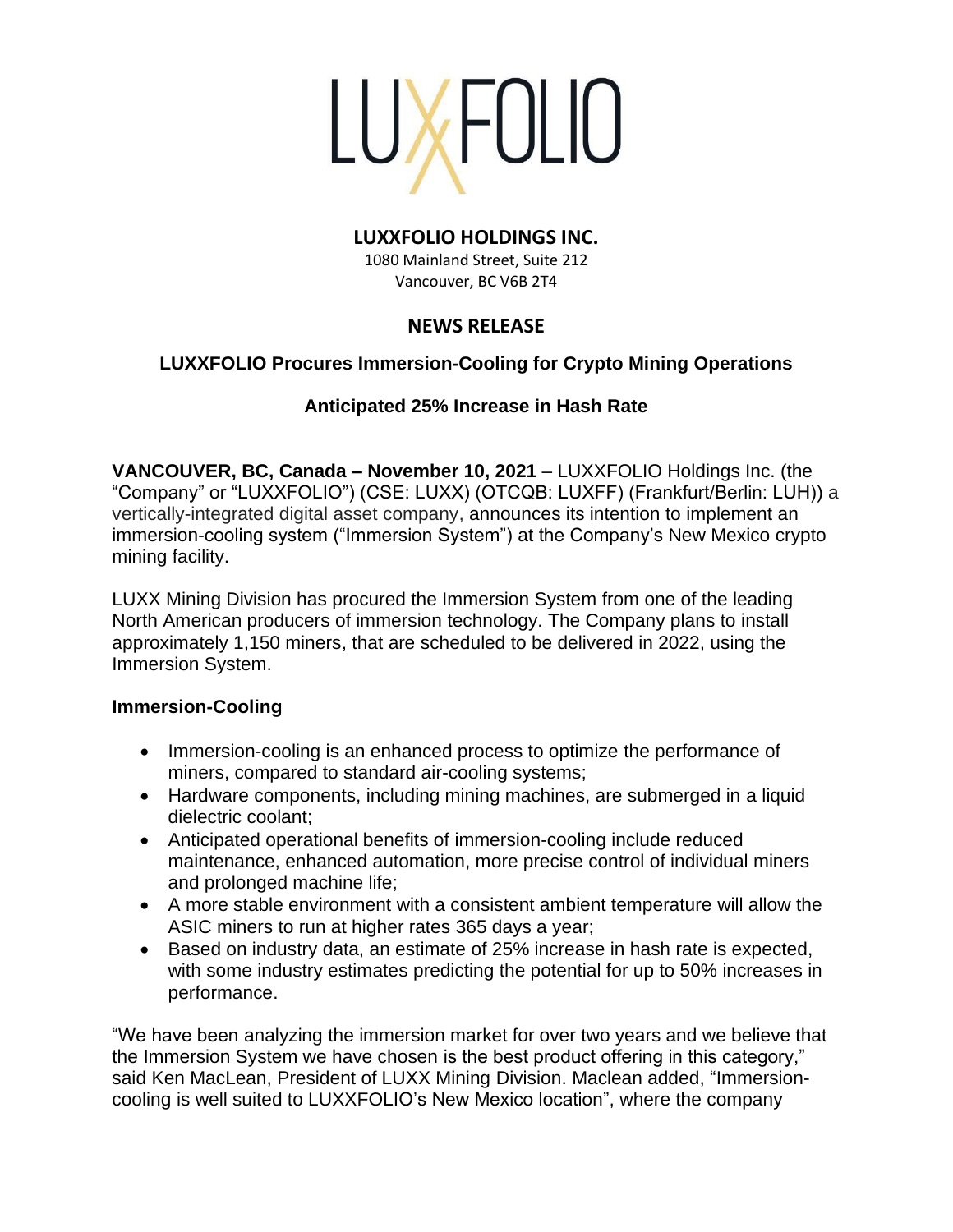operates an industrial-scale cryptocurrency mining operation powered largely by renewable energy sources.

LUXXFOLIO has secured access to electricity in the bottom decile of global power costs for its crypto mining operations through its exclusive partnership with the Navajo Tribal Utility Authority. The addition of the Immersion System to LUXXFOLIO's site expansion will help make the New Mexico facility one of the most efficient and low-cost crypto mining operations in the world.

#### **Recent Company Highlights**

| <b>Date</b> | <b>Milestones</b>                                                                                                                                                                  |
|-------------|------------------------------------------------------------------------------------------------------------------------------------------------------------------------------------|
| Dec 2020:   | LUXXFOLIO orders 590 Avalon miners (NR Dec. 24, 2020);                                                                                                                             |
| May 2021:   | LUXXFOLIO orders 2400 Bitmain S19J Pro miners (NR May 3, 2021);                                                                                                                    |
| Jun 2021:   | LUXXFOLIO completes acquisition of industrial scale crypto mining operation<br>(NR Jun. 15, 2020).                                                                                 |
| Jul 2021:   | LUXXFOLIO receives and installs 590 Avalon miners (NR Jul. 19, 2021);                                                                                                              |
| Aug 2021:   | LUXXFOLIO announces expansion to increase capacity from 8MW to 15 MW<br>(NR Aug. 12, 2021).                                                                                        |
| Aug 2021:   | LUXXFOLIO reinvests price rebate and installs an additional 100 Bitmain S19J<br><b>Pro miners (NR Aug. 4, 2021);</b>                                                               |
| Sep 2021:   | LUXXFOLIO enters into agreement to acquire Ethereum mining operation (NR<br>Sep. 7, 2021);                                                                                         |
| Sep 2021:   | LUXXFOLIO enters into swap agreement on 600 miners and receives early<br>delivery on 300 (NR Sep. 20, 2021).                                                                       |
| Sep 2021:   | LUXXFOLIO DTC application approved (NR Sep. 23, 2021)                                                                                                                              |
| Oct. 2021:  | LUXXFOLIO accepts early delivery of an additional 75 Miners (total of 675<br>early deliveries) resulting in a Hash Rate increase of 144% since Sept. 1 2021<br>(NR Oct. 14, 2021). |
| Oct. 2021:  | LUXXFOLIO confirms order for additional 500 Bitmain S19J Pro miners                                                                                                                |
|             | thereby increasing anticipated future hash rate to 360 PH/s (NR Oct. 21, 2021)                                                                                                     |

## **Estimated Calendar Miner Delivery Dates**

- Q4 2021: 225 Miners
- Q1 2022: 600 Miners
- Q2 2022: 1100 Miners
- Q3 2022: 300 Miners

## **About LUXXFOLIO**

LUXXFOLIO Holdings Inc. is a publicly-traded vertically-integrated digital asset company based in Canada. We operate an industrial scale cryptocurrency mining facility in the United States, powered primarily by renewable energy, with a focus on the